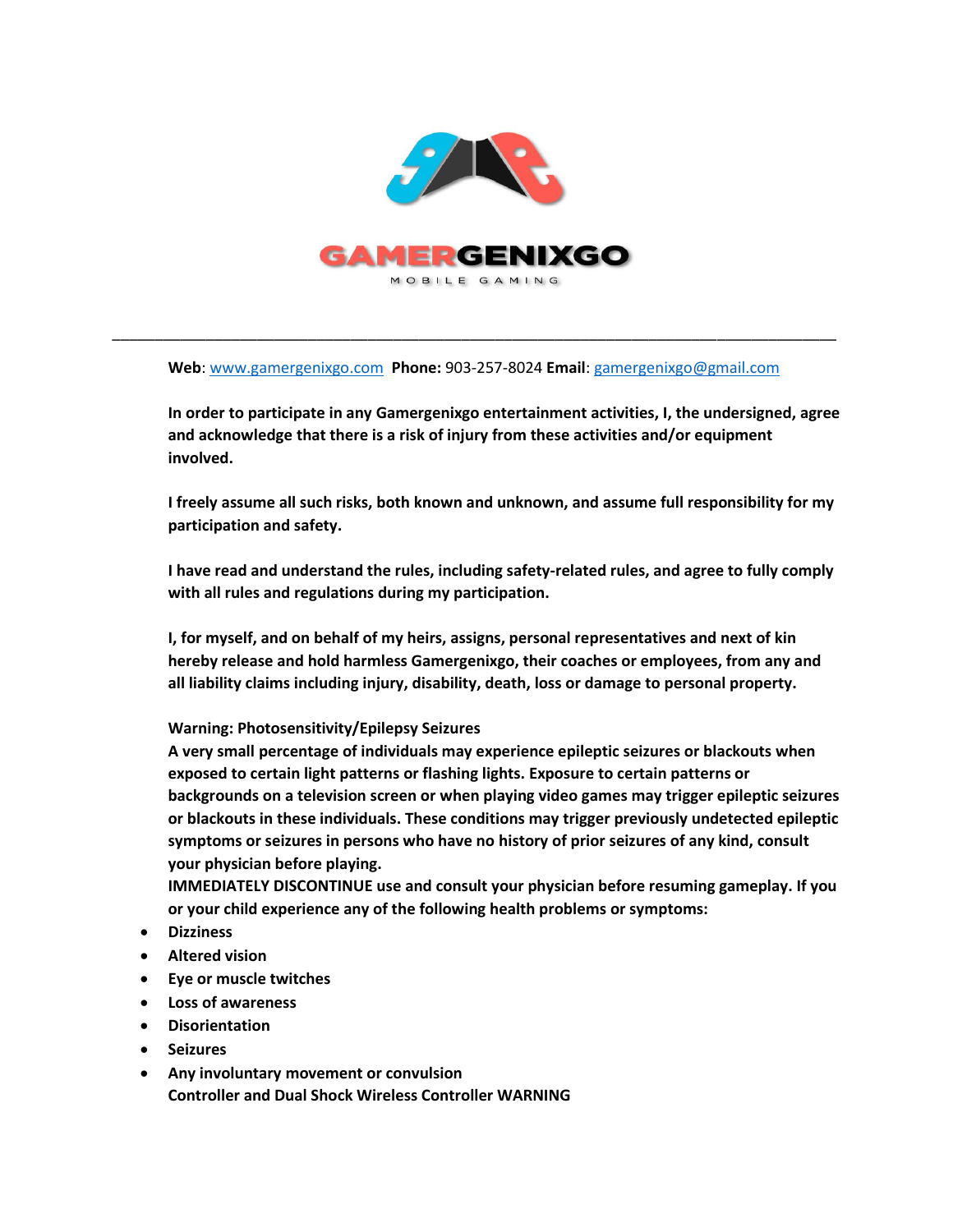**When using the SIXAXIS™ or DUALSHOCK® wireless controller motion sensor function, be cautious of the following points. If the controller hits a person or object, this may cause accidental injury or damage. Before using, check that there is plenty of space around you. When using the controller, grip it firmly to make sure it cannot slip out of your hand. If using a controller that is connected to the PlayStation, XBOX, or Nintendo game systems with a USB cable, make sure there is enough space for the cable so that the cable will not hit a person or object. Also, take care to avoid pulling the cable out of the PlayStation®, XBOX, or Nintendo game system while using the controller.**

**I acknowledge, understand, and agree that I have read this release of liability and assume all risk associated with participating and that I sign this release of liability voluntarily and without inducement.** 

| Age: Date of Birth: |
|---------------------|
|                     |
|                     |
|                     |
|                     |
|                     |
| Date Signed:        |
|                     |

## **Minor Age Participants (Under age 18)**

## **All Participants under the age of 18 at the time of the event must have a parent or guardian sign below.**

I hereby certify that I am the parent/legal guardian for the above signed participant and agree to his/her participation and release and hold harmless Gamergenixgo their coaches and employees from any and all liability for his or her injury, disability, death, loss or damage to personal property. I acknowledge that I have read this release of liability in its entirety and assume all risk for the above-named minor and sign this release voluntarily and without inducement.

| Parent/Guardian Signature: | Date signed: |
|----------------------------|--------------|
|----------------------------|--------------|

## **Rules/Instructions:**

- **No food, drinks, candy is permitted on, in, or around the equipment.**
- **Be courteous and respectful to others.**
- **Do not leave the trailer with any of the game consoles or accessories.**
- **If uncertain, please feel free to ask the gaming coach.**